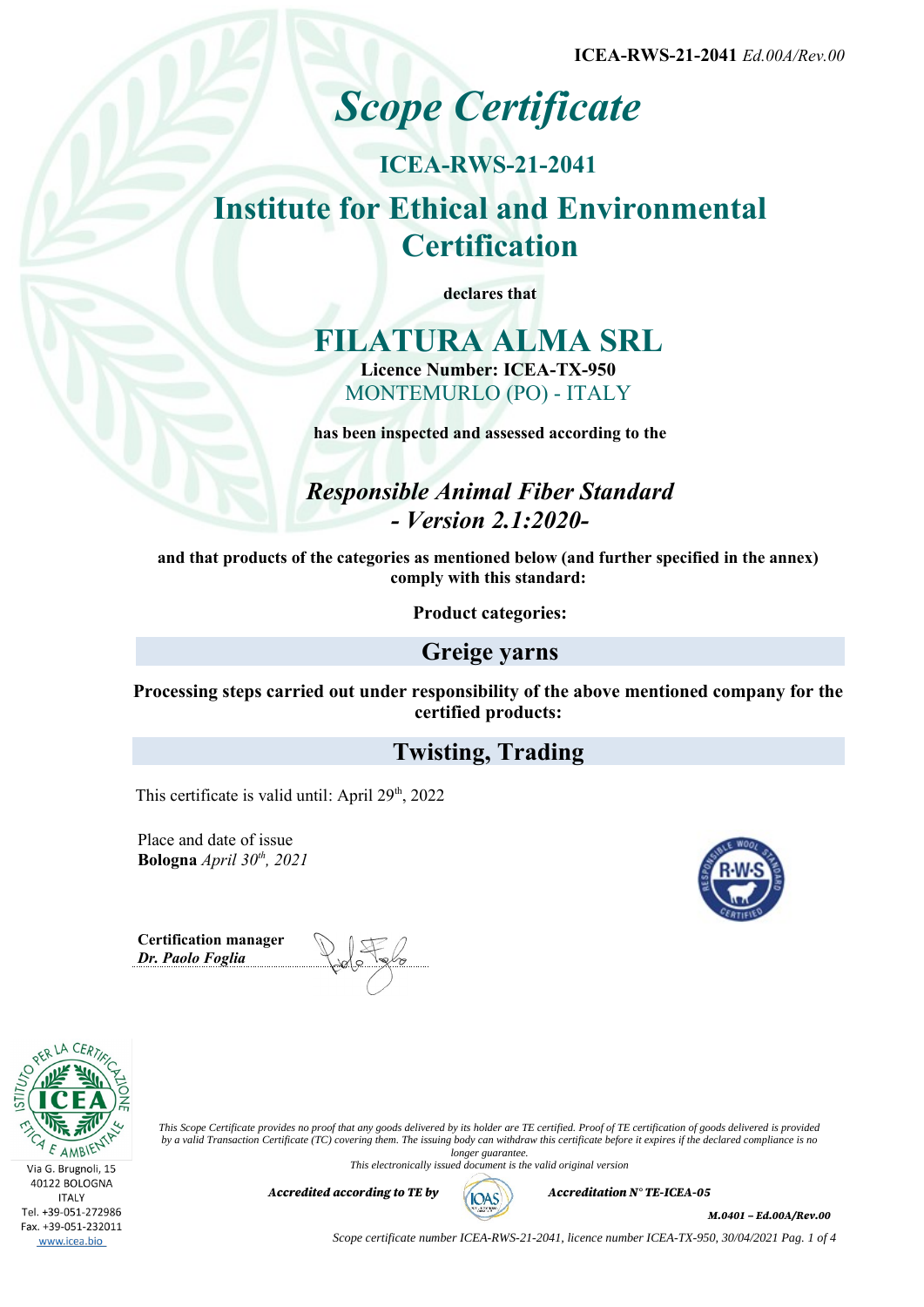**ICEA-RWS-21-2041** *Ed.00A/Rev.00*

### *Certified entity:* **FILATURA ALMA SRL**

**Responsible Animal Fiber Standard**

#### **Appendix to certificate no.: ICEA-RWS-21-2041**

In specific the certificate covers the following products:

| <b>Products</b>       |                                                                    | <b>Material Composition</b> |          |          | Label grade               |
|-----------------------|--------------------------------------------------------------------|-----------------------------|----------|----------|---------------------------|
| Category              | Product details                                                    | Fibre                       | Id.      | $\%$     |                           |
| Greige yarns (PC0030) | Fancy yarns (Greige fancy<br>yarns PD0072) [Articolo]<br>Elementol | Wool<br><b>Silk</b>         | WO<br>SЕ | 50<br>50 | 50% RWS certified<br>wool |

Place and date of issue **Bologna** *April 30th, 2021*

**Certification manager** *Dr. Paolo Foglia*



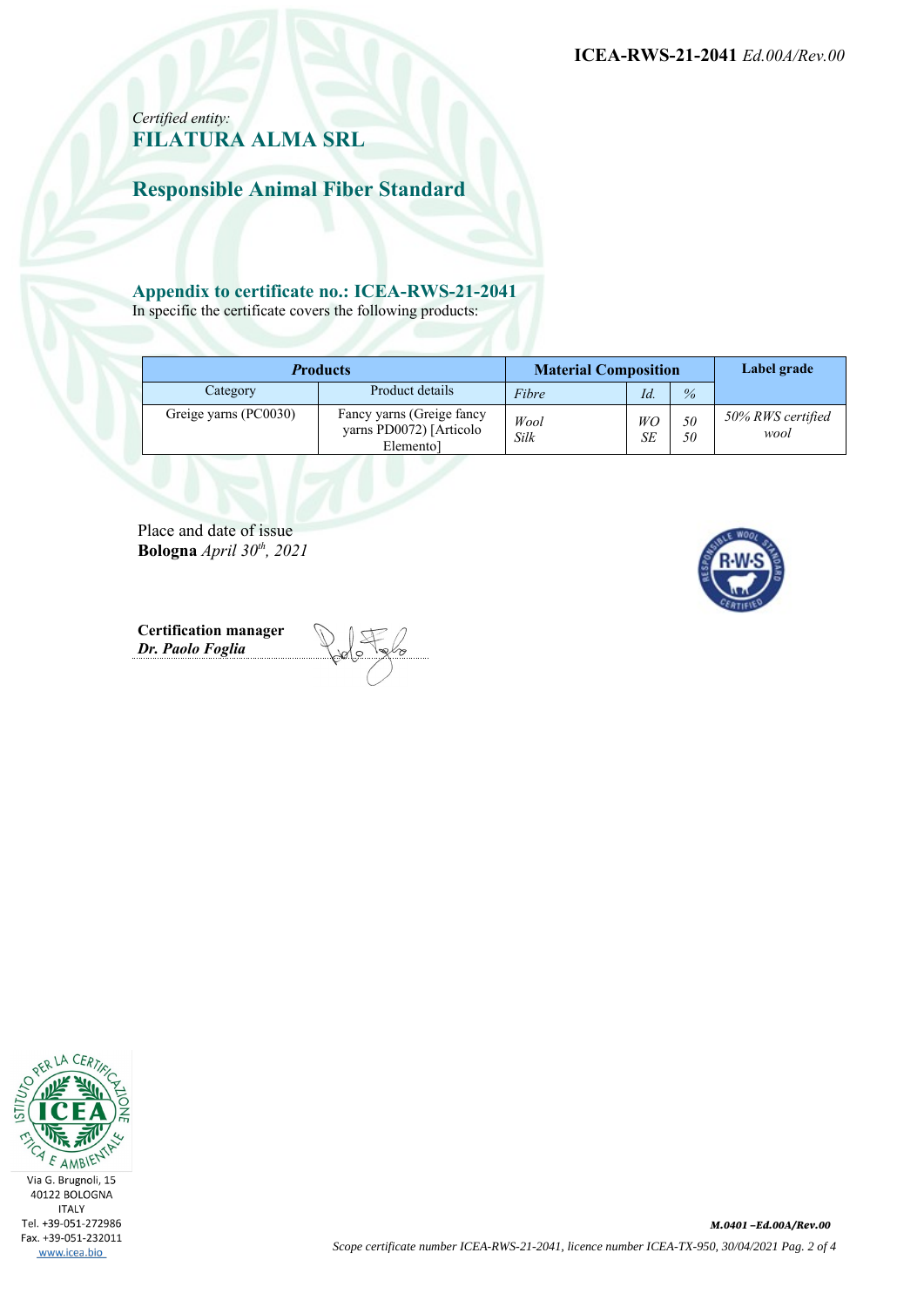**ICEA-RWS-21-2041** *Ed.00A/Rev.00*

#### *Certified entity:* **FILATURA ALMA SRL**

**Responsible Animal Fiber Standard**

#### **Facility Appendix to certificate no.: ICEA-RWS-21-2041**

Under the scope of this certificate the following facilities have been inspected and assessed. The listed processing steps/activities comply with the corresponding criteria of the Responsible Animal Fiber Standard (RWS) for the certified products:

| Name of the facility | <b>Address</b>                                    | Processing steps / activities | Type of<br>relation |
|----------------------|---------------------------------------------------|-------------------------------|---------------------|
| FILATURA ALMA SRL    | Via Xxv Aprile, 6/8<br>Montemurlo (Prato) - Italy | Twisting, Trading             | <b>MAIN</b>         |

Place and date of issue **Bologna** *April 30th, 2021*



**Certification manager** *Dr. Paolo Foglia*